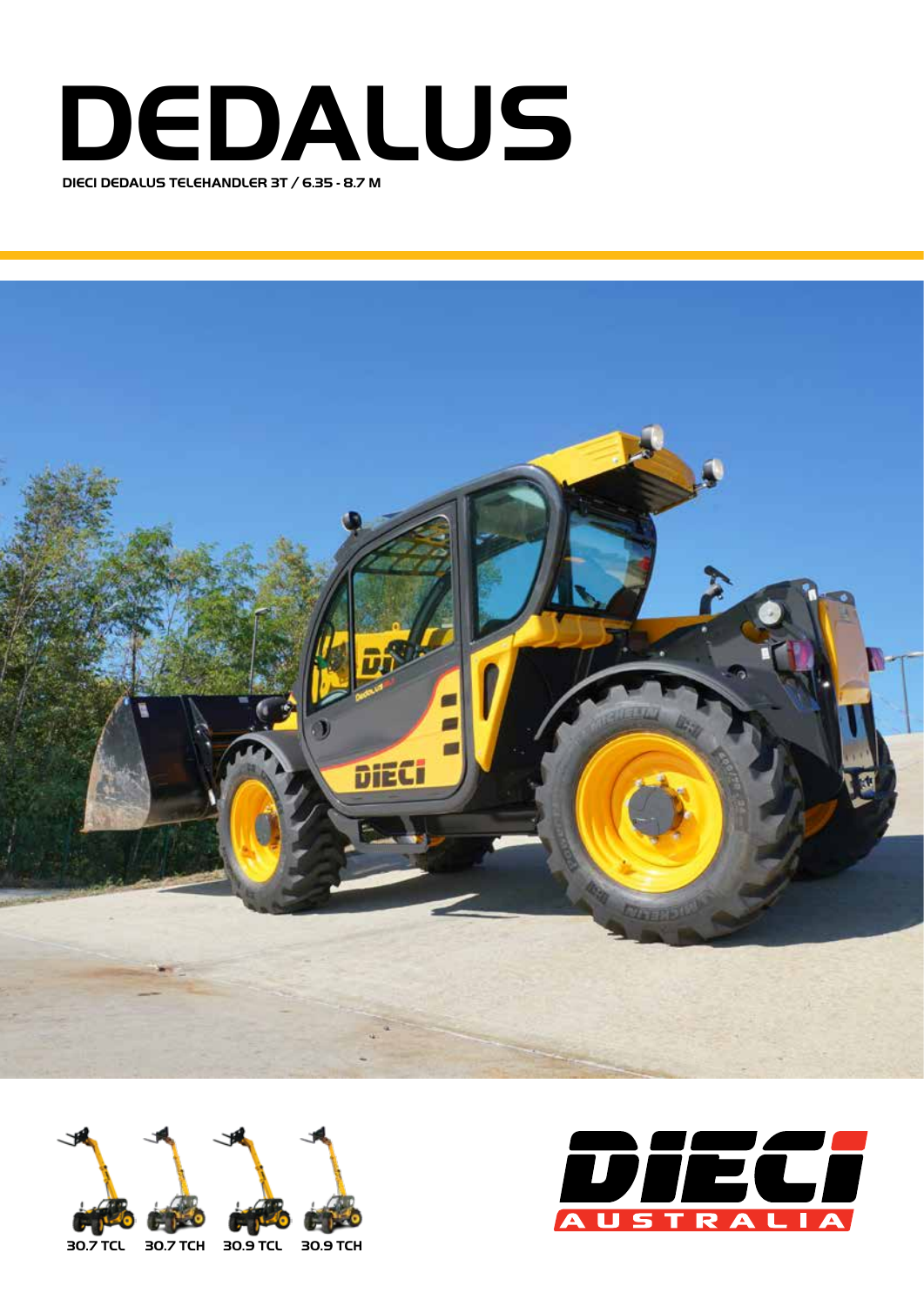| <b>PERFORMANCE</b>                 |                                                       |                                                       |                                                       |                                                       |
|------------------------------------|-------------------------------------------------------|-------------------------------------------------------|-------------------------------------------------------|-------------------------------------------------------|
| Machine model                      | DEDALUS 30.7 TCL                                      | DEDALUS 30.7 TCH                                      | DEDALUS 30.9 TCL                                      | DEDALUS 30.9 TCH                                      |
| Maximum capacity                   | 3000 kg (6614 lb)                                     | 3000 kg (6614 lb)                                     | 3000 kg (6614 lb)                                     | 3000 kg (6614 lb)                                     |
| Maximum lifting height on wheels   | $6.35$ m (20.8 ft)                                    | $6.45$ m $(21.1)$ ft)                                 | 8.60 m (28.2 ft)                                      | 8.70 m (28.5 ft)                                      |
| Maximum horizontal extension on    | 3.65 m $(12ft)$                                       | $3.65$ m (12ft)                                       | 5.70 m (18.7 ft)                                      | 5.70 m (18.7 ft)                                      |
| wheels                             |                                                       |                                                       |                                                       |                                                       |
| Fork swiveling angle               | $146^\circ$                                           | $146^\circ$                                           | 146°                                                  | $146^\circ$                                           |
| Pull-out force                     | 5700 daN (12814 lbf)                                  | 5700 daN (12814 lbf)                                  | 5700 daN (12814 lbf)                                  | 5700 daN (12814 lbf)                                  |
| Towing force                       | 5500 daN (12364 lbf)                                  | 5500 daN (12364 lbf)                                  | 5500 daN (12364 lbf)                                  | 5500 daN (12364 lbf)                                  |
| Maximum climb angle                | 40%                                                   | 40%                                                   | 40%                                                   | 40%                                                   |
| Unladen weight                     | 6100 kg (13448 lb)                                    | 6100 kg (13448 lb)                                    | 6250 kg (13779 lb)                                    | 6250 kg (13779 lb)                                    |
| Max speed (referred to wheels with | 35 km/h (21.7 mph)                                    | 35 km/h (21.7 mph)                                    | 35 km/h (21.7 mph)                                    | 35 km/h (21.7 mph)                                    |
| maximum permitted diameter)        |                                                       |                                                       |                                                       |                                                       |
| <b>BOOM</b>                        |                                                       |                                                       |                                                       |                                                       |
| Machine model                      | DEDALUS 30.7 TCL                                      | DEDALUS 30.7 TCH                                      | DEDALUS 30.9 TCL                                      | DEDALUS 30.9 TCH                                      |
| Lifting                            | 7.4 s                                                 | 7.4 s                                                 | 9.0 s                                                 | 9.0 s                                                 |
| Getting off the basket             | 3.9 <sub>s</sub>                                      | 3.9 <sub>s</sub>                                      | 4.7 <sub>s</sub>                                      | 4.7 <sub>s</sub>                                      |
| Extension                          | 5.7s                                                  | 5.7s                                                  | 5.2s                                                  | 5.2 s                                                 |
| Retraction                         | 3.2s                                                  | 3.2s                                                  | 2.9 <sub>s</sub>                                      | 2.9 s                                                 |
| Forward swiveling                  | 3.2s                                                  | 3.2s                                                  | 3.2s                                                  | 3.2s                                                  |
| Reverse swiveling                  | 2.1 s                                                 | 2.1 s                                                 | 1.7 <sub>s</sub>                                      | 1.7 <sub>s</sub>                                      |
| <b>ENGINE</b>                      |                                                       |                                                       |                                                       |                                                       |
| Machine model                      | DEDALUS 30.7 TCL                                      | DEDALUS 30.7 TCH                                      | DEDALUS 30.9 TCL                                      | DEDALUS 30.9 TCH                                      |
| <b>Brand</b>                       | Kubota                                                | Kubota                                                | Kubota                                                | Kubota                                                |
| Nominal power                      | 73.4 kW (98 HP)                                       | 73.4 kW (98 HP)                                       | 73.4 kW (98 HP)                                       | 73.4 kW (98 HP)                                       |
| @rpm                               | 2600 rpm                                              | 2600 rpm                                              | 2600 rpm                                              | 2600 rpm                                              |
| Operation                          | 4-stroke                                              | 4-stroke                                              | 4-stroke                                              | 4-stroke                                              |
| Injection                          | Mechanical                                            | Mechanical                                            | Mechanical                                            | Mechanical                                            |
| Number and arrangement of          | 4, Vertical in line                                   | 4, Vertical in line                                   | 4, Vertical in line                                   | 4, Vertical in line                                   |
| cylinders                          |                                                       |                                                       |                                                       |                                                       |
| Displacement                       | 3769 cm <sup>3</sup> (230 in <sup>3</sup> )           | 3769 cm <sup>3</sup> (230 in <sup>3</sup> )           | 3769 cm <sup>3</sup> (230 in <sup>3</sup> )           | 3769 cm <sup>3</sup> (230 in <sup>3</sup> )           |
| Consumption                        | 231 g/kWh (380 lb/Hp H)                               | 231 g/kWh (380 lb/Hp H)                               | 231 g/kWh (380 lb/Hp H)                               | 231 g/kWh (380 lb/Hp H)                               |
| @rpm                               | 2600 rpm                                              | 2600 rpm                                              | 2600 rpm                                              | 2600 rpm                                              |
| <b>Emission standards</b>          | Stage IIIA/Tier 3                                     | Stage IIIA/Tier 3                                     | Stage IIIA/Tier 3                                     | Stage IIIA/Tier 3                                     |
| Cooling system                     | Liquid                                                | Liquid                                                | Liquid                                                | Liquid                                                |
| Intake                             | Turbo compressor                                      | Turbo compressor                                      | Turbo compressor                                      | Turbo compressor                                      |
| <b>DIFFERENTIAL AXLES</b>          |                                                       |                                                       |                                                       |                                                       |
| Machine model                      | DEDALUS 30.7 TCL                                      | DEDALUS 30.7 TCH                                      | DEDALUS 30.9 TCL                                      | DEDALUS 30.9 TCH                                      |
| Axles types                        | 2 steering, with 4 planetary reduc-<br>tion gears     | 2 steering, with 4 planetary reduc-<br>tion gears     | 2 steering, with 4 planetary reduc-<br>tion gears     | 2 steering, with 4 planetary reduc-<br>tion gears     |
| Type of steering                   | 4 wheels / transversal / 2 wheels                     | 4 wheels / transversal / 2 wheels                     | 4 wheels / transversal / 2 wheels                     | 4 wheels / transversal / 2 wheels                     |
| Front axle                         | Rigid                                                 | Rigid                                                 | Rigid                                                 | Rigid                                                 |
| Rear axle                          | Swinging                                              | Swinging                                              | Swinging                                              | Swinging                                              |
| Service brake                      | Oil bath with servo brake on front<br>axle            | Oil bath with servo brake on front<br>axle            | Oil bath with servo brake on front<br>axle            | Oil bath with servo brake on front<br>axle            |
| Park brake                         | Automatic spring applied hydraulic<br>release         | Automatic spring applied hydraulic<br>release         | Automatic spring applied hydraulic<br>release         | Automatic spring applied hydraulic<br>release         |
| <b>HYDRAULIC SYSTEM</b>            |                                                       |                                                       |                                                       |                                                       |
| Machine model                      | DEDALUS 30.7 TCL                                      | DEDALUS 30.7 TCH                                      | DEDALUS 30.9 TCL                                      | DEDALUS 30.9 TCH                                      |
| Hydraulic pump type                | Gear pump for power steering and                      | Gear pump for power steering and                      | Gear pump for power steering and                      | Gear pump for power steering and                      |
|                                    | movements                                             | movements                                             | movements                                             | movements                                             |
| Hydraulic pump capacity            | 115 L/min (30.4 gal/min)                              | 115 L/min (30.4 gal/min)                              | 115 L/min (30.4 gal/min)                              | 115 L/min (30.4 gal/min)                              |
| Max. operating pressure            | 24.5 MPa (3553 psi)                                   | 24.5 MPa (3553 psi)                                   | 24.5 MPa (3553 psi)                                   | 24.5 MPa (3553 psi)                                   |
| Distributor control                | 4in1 proportional Joystick                            | 4in1 proportional Joystick                            | 4in1 proportional Joystick                            | 4in1 proportional Joystick                            |
| <b>REFUELING</b>                   |                                                       |                                                       |                                                       |                                                       |
| Machine model                      | DEDALUS 30.7 TCL                                      | DEDALUS 30.7 TCH                                      | DEDALUS 30.9 TCL                                      | DEDALUS 30.9 TCH                                      |
| Hydraulic motor (total)            | 140.0 L (36.98 gal)                                   | 140.0 L (36.98 gal)                                   | 140.0 L (36.98 gal)                                   | 140.0 L (36.98 gal)                                   |
| Diesel tank                        | 100.0 L (26.42 gal)                                   | 100.0 L (26.42 gal)                                   | 100.0 L (26.42 gal)                                   | 100.0 L (26.42 gal)                                   |
| <b>TRANSMISSION</b>                |                                                       |                                                       |                                                       |                                                       |
| Machine model                      | DEDALUS 30.7 TCL                                      | DEDALUS 30.7 TCH                                      | DEDALUS 30.9 TCL                                      | DEDALUS 30.9 TCH                                      |
| Transmission type                  | Hydrostatic with variable flow pump                   | Hydrostatic with variable flow pump                   | Hydrostatic with variable flow pump                   | Hydrostatic with variable flow pump                   |
| Hydraulic motor                    | Hydrostatic with continuous auto-<br>matic adjustment | Hydrostatic with continuous auto-<br>matic adjustment | Hydrostatic with continuous auto-<br>matic adjustment | Hydrostatic with continuous auto-<br>matic adjustment |
| Reversal                           | Electro-Hydraulic                                     | Electro-Hydraulic                                     | Electro-Hydraulic                                     | Electro-Hydraulic                                     |
| Inching                            | With inching pedal for controlled                     | With inching pedal for controlled                     | With inching pedal for controlled                     | With inching pedal for controlled                     |
|                                    | forward movement                                      | forward movement                                      | forward movement                                      | forward movement                                      |
| Transmission gearbox               | Servocontrolled 2-speed                               | Servocontrolled 2-speed                               | Servocontrolled 2-speed                               | Servocontrolled 2-speed                               |
| <b>TYRES</b>                       |                                                       |                                                       |                                                       |                                                       |
| Machine model                      | DEDALUS 30.7 TCL                                      | DEDALUS 30.7 TCH                                      | DEDALUS 30.9 TCL                                      | DEDALUS 30.9 TCH                                      |
| Standard tyres                     | 12.5x18"                                              | 400/70x20"                                            | 12.5x18"                                              | 400/70x20"                                            |
|                                    |                                                       |                                                       |                                                       |                                                       |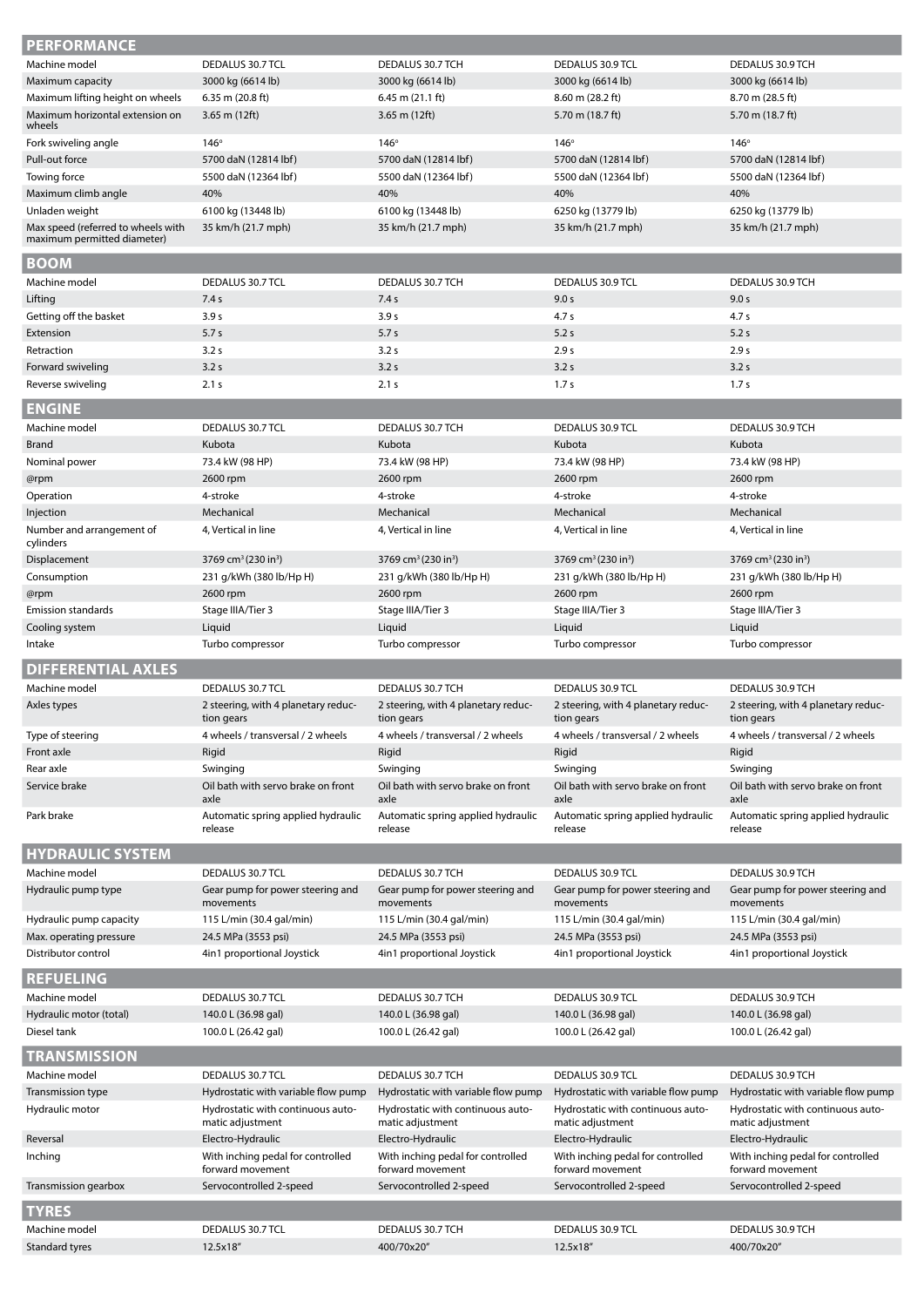| <b>DIMENSIONS</b> |                    |                    |                    |                    |
|-------------------|--------------------|--------------------|--------------------|--------------------|
| Machine model     | DEDALUS 30.7 TCL   | DEDALUS 30.7 TCH   | DEDALUS 30.9 TCL   | DEDALUS 30.9 TCH   |
| A                 | 400 mm (15.7 in)   | 400 mm (15.7 in)   | 400 mm (15.7 in)   | 400 mm (15.7 in)   |
| B                 | 1315 mm (51.8 in)  | 1315 mm (51.8 in)  | 1232 mm (48.5 in)  | 1232 mm (48.5 in)  |
| C                 | 2800 mm (110.2 in) | 2800 mm (110.2 in) | 2800 mm (110.2 in) | 2800 mm (110.2 in) |
| D                 | 650 mm (25.6 in)   | 650 mm (25.6 in)   | 743 mm (29.3 in)   | 743 mm (29.3 in)   |
| F.                | 3990 mm (157.1 in) | 3990 mm (157.1 in) | 4087 mm (160.9 in) | 4087 mm (160.9 in) |
| G                 | 4765 mm (187.6 in) | 4765 mm (187.6 in) | 4775 mm (188 in)   | 4775 mm (188 in)   |
| H                 | 2040 mm (80.3 in)  | 2220 mm (87.4 in)  | 2040 mm (80.3 in)  | 2220 mm (87.4 in)  |
|                   | 940 mm (37 in)     | 940 mm (37 in)     | 940 mm (37 in)     | 940 mm (37 in)     |
| L                 | 1600 mm (63 in)    | 1600 mm (63 in)    | 1600 mm (63 in)    | 1600 mm (63 in)    |
| M                 | 2000 mm (78.7 in)  | 2000 mm (78.7 in)  | 2000 mm (78.7 in)  | 2000 mm (78.7 in)  |
| P                 | 1670 mm (65.7 in)  | 1670 mm (65.7 in)  | 1670 mm (65.7 in)  | 1670 mm (65.7 in)  |
| Q                 | 4000 mm (157.5 in) | 4000 mm (157.5 in) | 4000 mm (157.5 in) | 4000 mm (157.5 in) |
| S.                | 1544 mm (60.8 in)  | 1544 mm (60.8 in)  | 1540 mm (60.6 in)  | 1540 mm (60.6 in)  |
|                   | 20 mm (0.8 in)     | 20 mm (0.8 in)     | 93 mm (3.7 in)     | 93 mm (3.7 in)     |